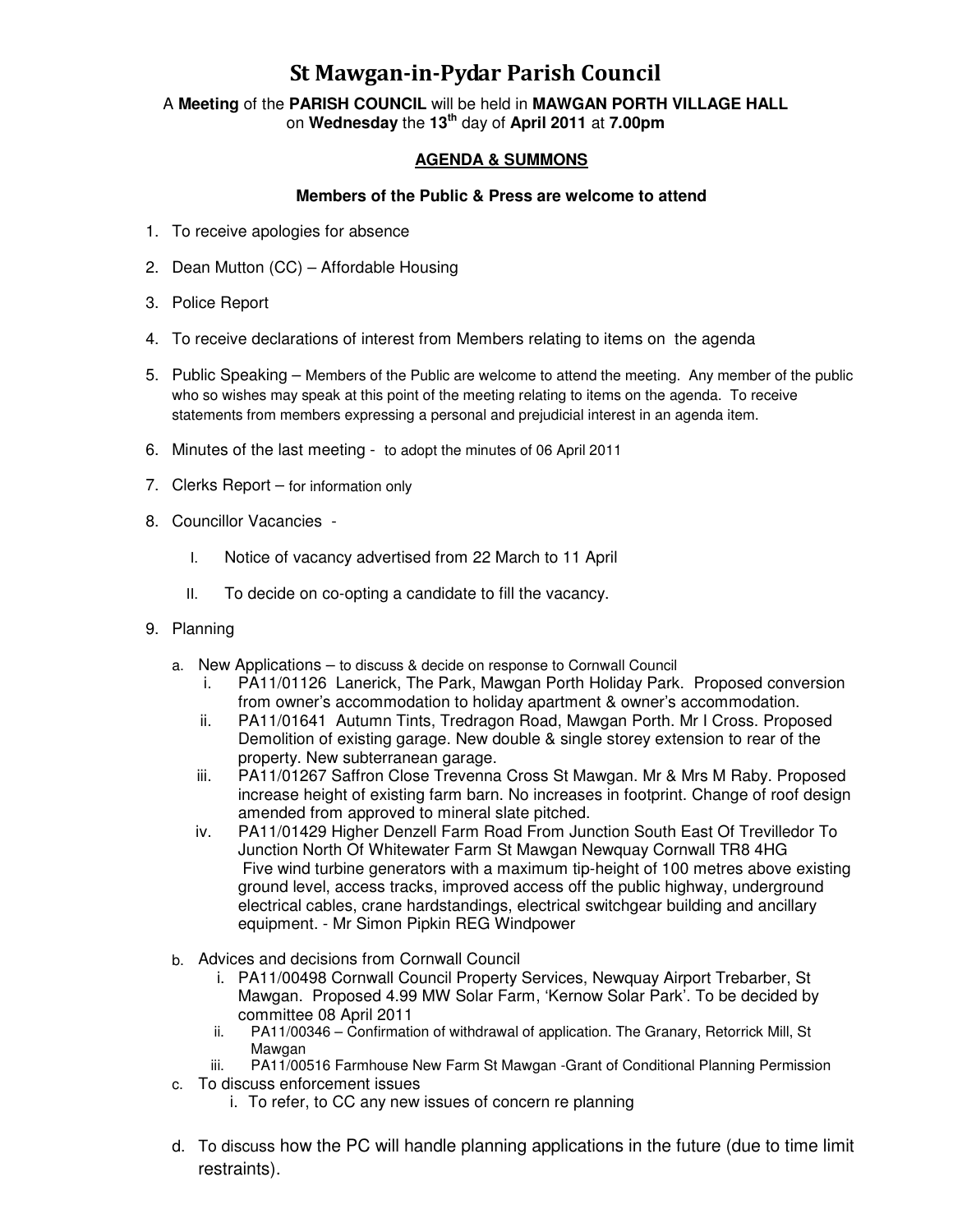- 11. Amenity Area Working Group Report
	- a. Burial fee review
	- b. The burial of the late Mr Purchase took place on Thursday 07 April 2011
	- c. Memorial for Carl Richard Page (dec'd)
	- d. New unauthorised stonework at Grave A267 I.O'Keefe
	- e. St James' Well
	- f. Convent trees
- 12. Beach & Environment Working Group Report
	- a. Business contributions towards beach cleaning
	- b. Disabled Access Correspondence Knevitt Consulting Engineers
- 13. Transport & Rights of Way Working Group Report
	- a. Path between Ball Lane & the Convent. Update on status incl. Letter from D I Weekes
	- b. Footpath 39 update
	- c. Review the position of the lines at Mawgan Porth Bridge
	- d. Footpath 7 between Little Acre (Airport Road) & Long Lane- Footpath signs removed.
	- e. To raise any issues for the Council's attention
- 14. Other Reports to receive reports from meetings for information
- 15. Accounts to approve payment of accounts
- 16. To approve grants to St Mawgan Community Hall & Mawgan Porth Village Hall
- 17. Review of Standing Orders Circulated Decision to adopt revised Standing Orders
- 18. Working groups Review of membership
- 19. Correspondence for information
	- a. Police Structural Changes Circulated
	- b. Sustainable Govt Newsletter Circulated
	- c. Clean Cornwall Week 02-10 April Circulated
	- d. CC- Grit Bin update Circulated
	- e. Newquay Neighbourhood Watch Newsletter Circulated
	- f. Cornwall Countryside Access Forum Volunteer recruitment Circulated
	- g. A Hinton £100 donation towards Churchyard upkeep.